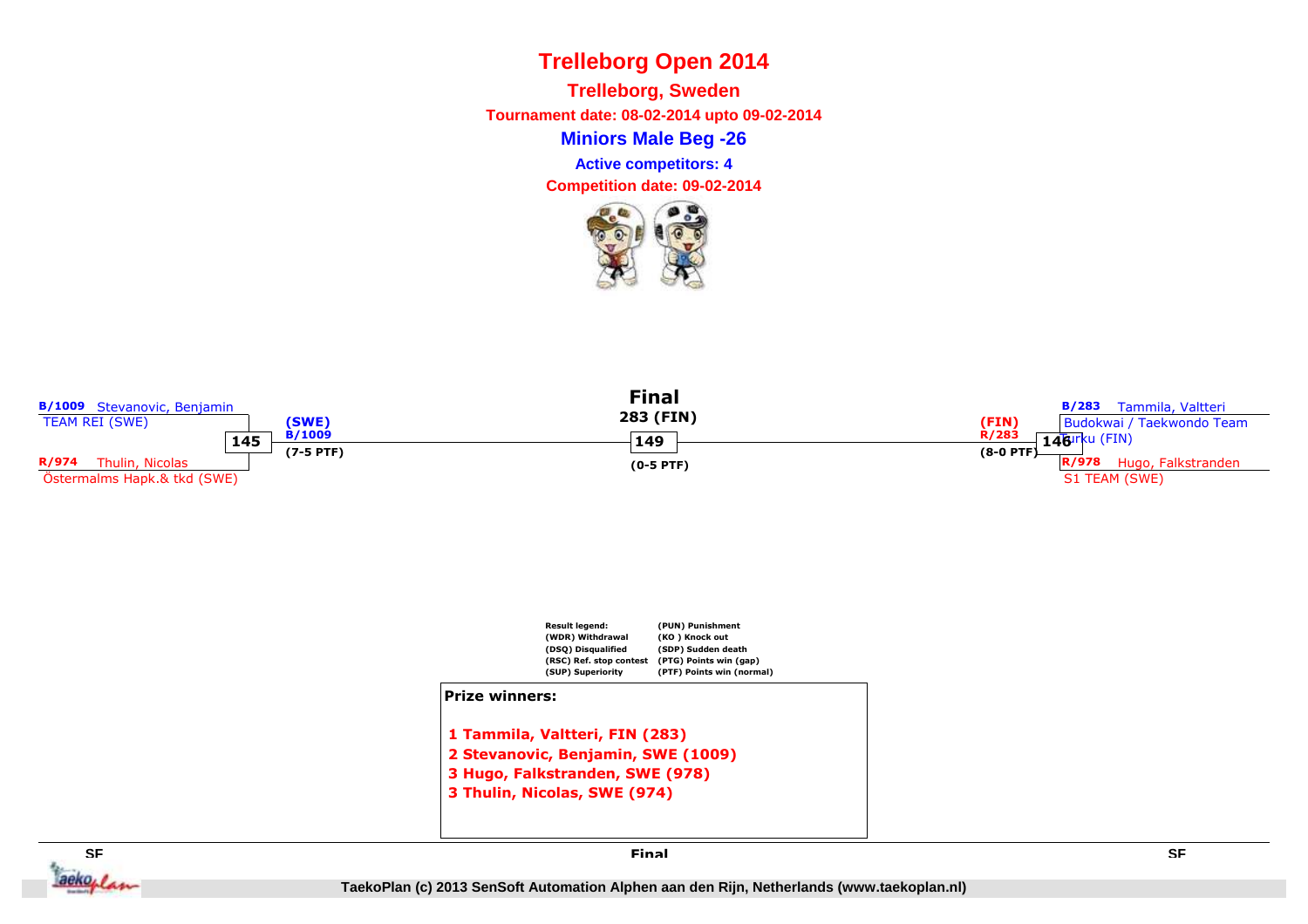**Miniors Male Beg -28Trelleborg, Sweden Tournament date: 08-02-2014 upto 09-02-2014Active competitors: 3**

**Competition date: 09-02-2014**









**Final**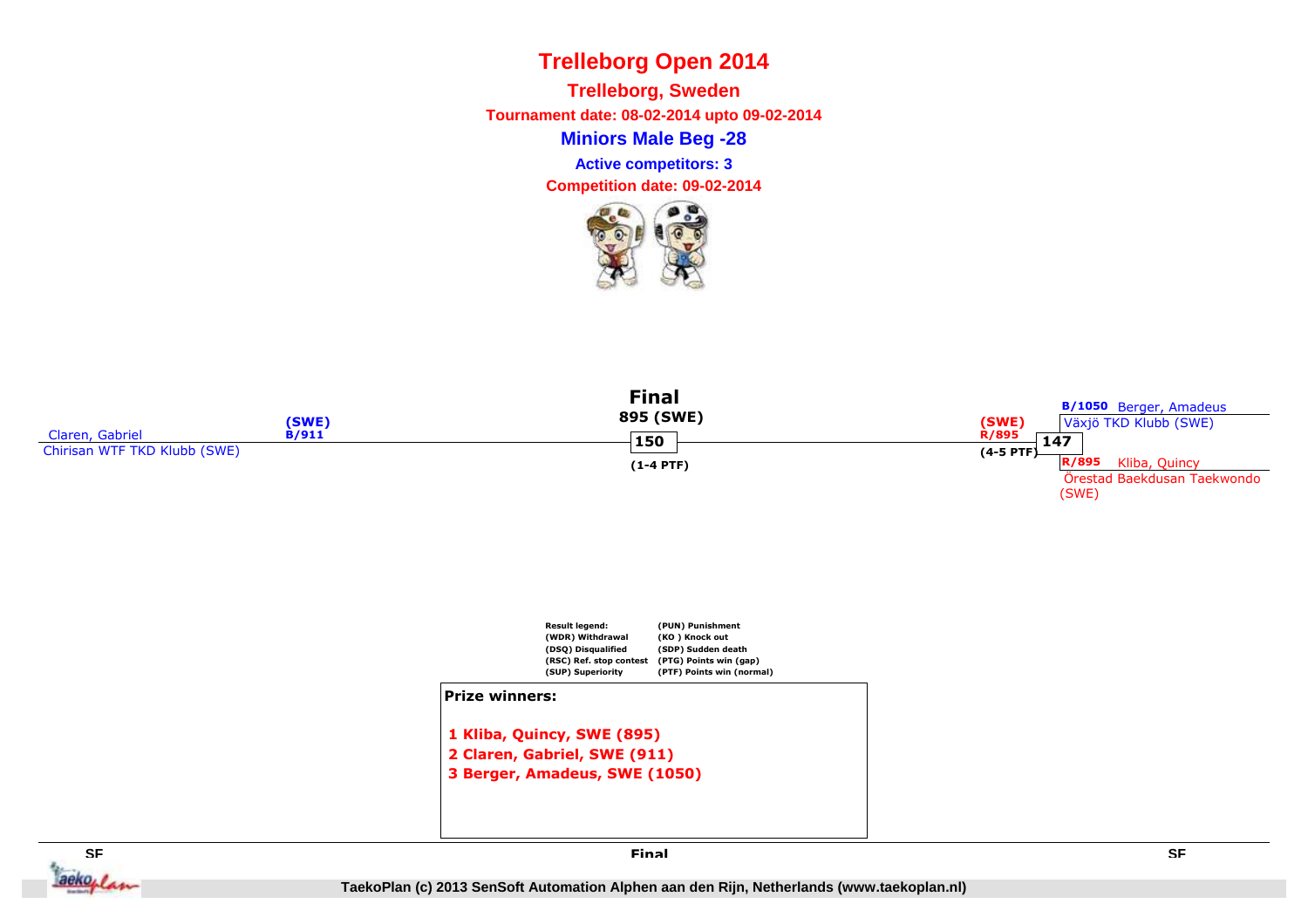**Miniors Male Beg -30Trelleborg, Sweden Tournament date: 08-02-2014 upto 09-02-2014Competition date: 09-02-2014 Active competitors: 2**







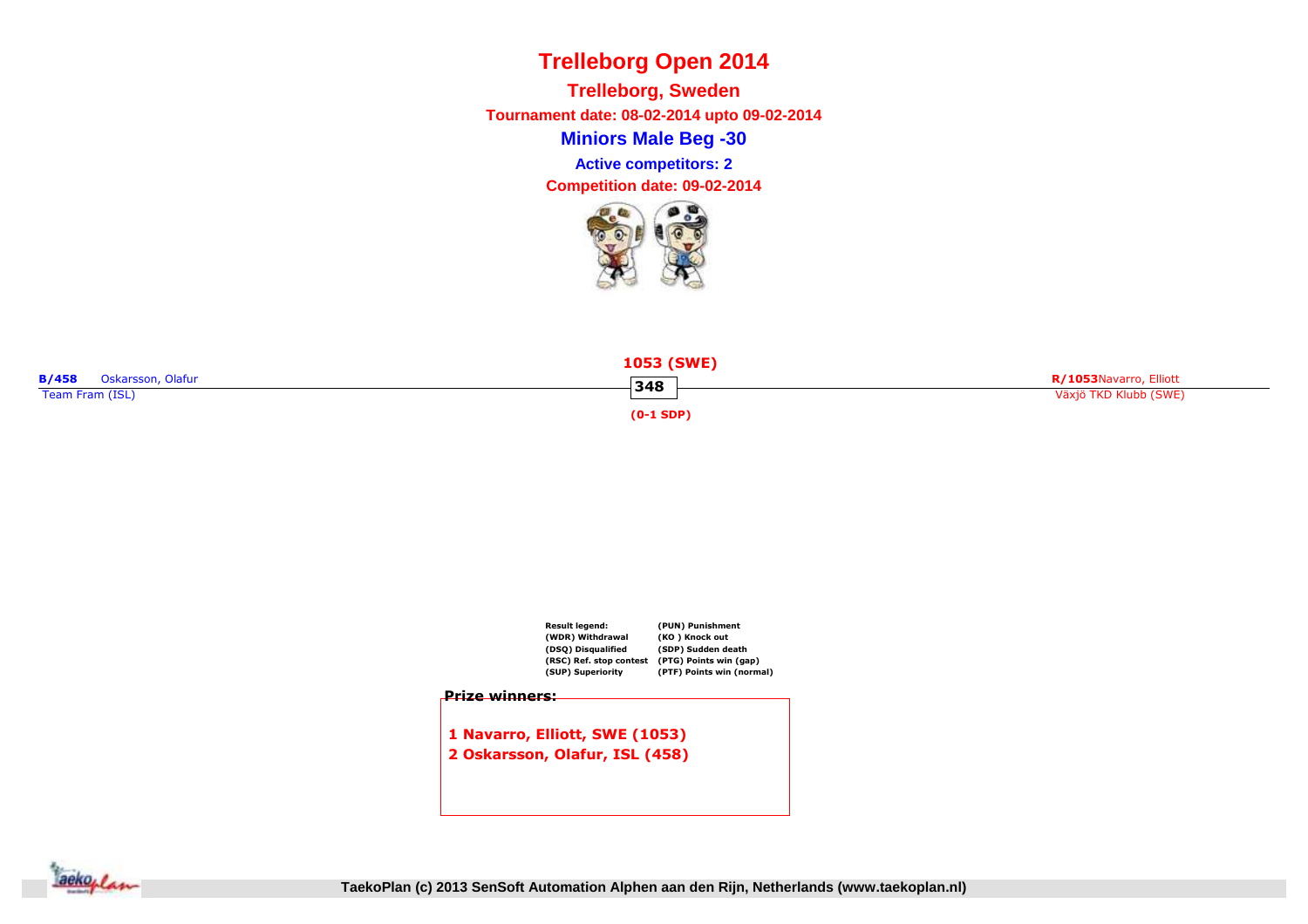**Miniors Male Beg -32Trelleborg, Sweden Tournament date: 08-02-2014 upto 09-02-2014Competition date: 09-02-2014 Active competitors: 2**







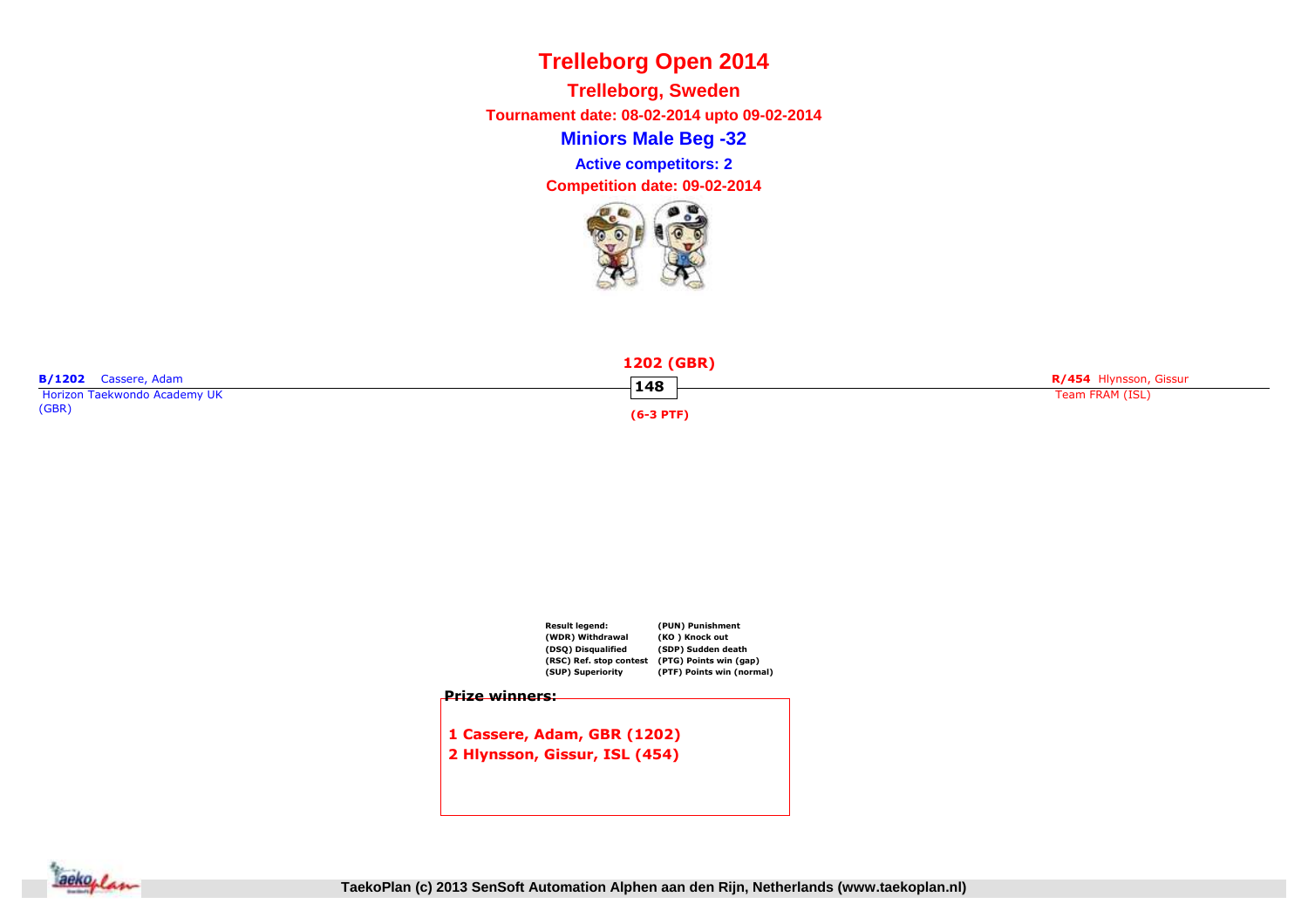**Trelleborg, Sweden**

**Tournament date: 08-02-2014 upto 09-02-2014**

#### **Miniors Male Beg -34**

**Active competitors: 6**

**Competition date: 09-02-2014**







**E** SE SE SE SE SE SERVICE EN L'ALGENCIA EN L'ALGENCIA EN L'ALGENCIA EN L'ALGENCIA EN L'ALGENCIA EN L'ALGENCIA<br>En la comparación de la comparación de la comparación de la comparación de la comparación de la comparación de

**QF**

 $aeko_1$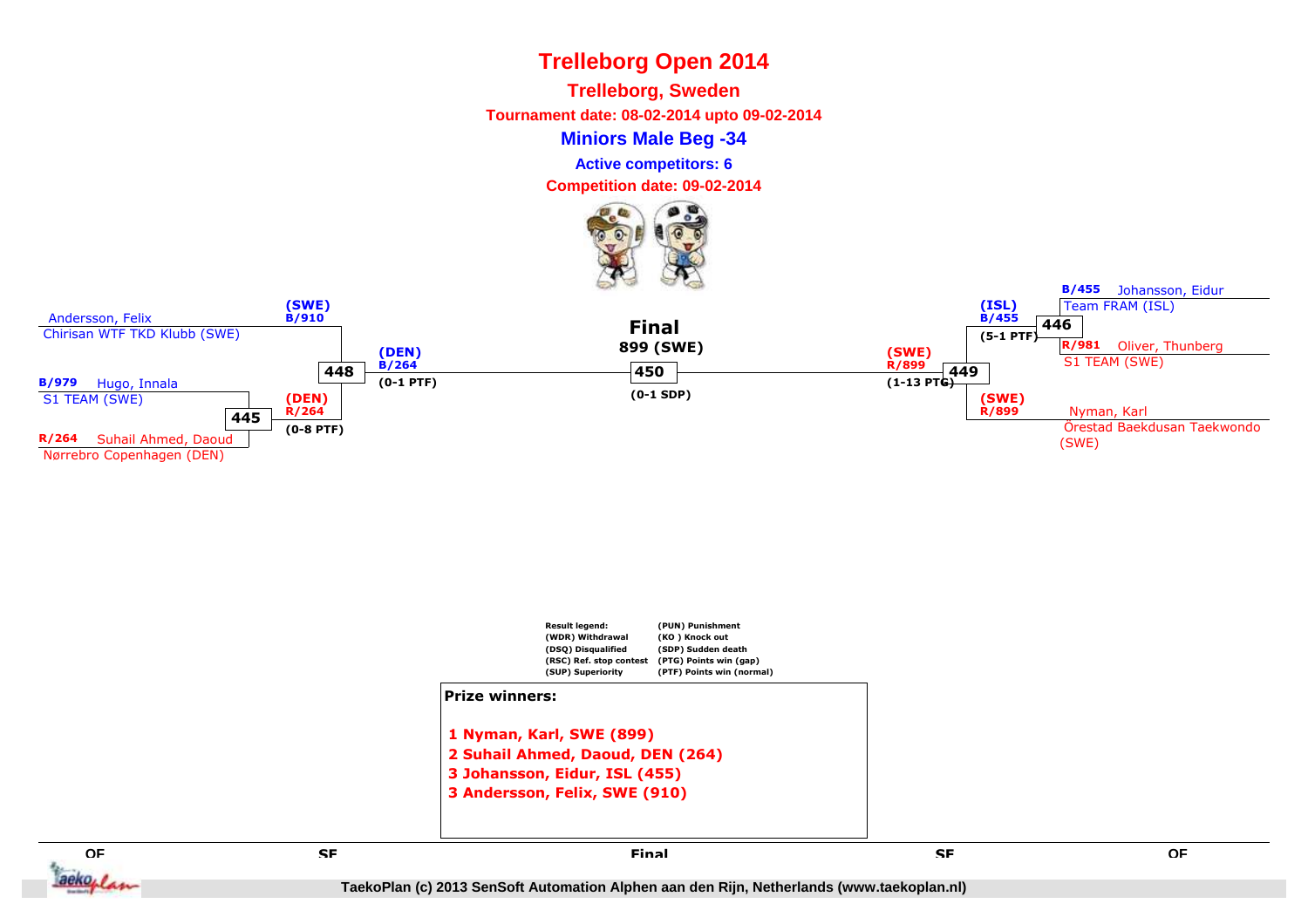**Miniors Male Beg -38Trelleborg, Sweden Tournament date: 08-02-2014 upto 09-02-2014Active competitors: 3**

**Competition date: 09-02-2014**









**Final**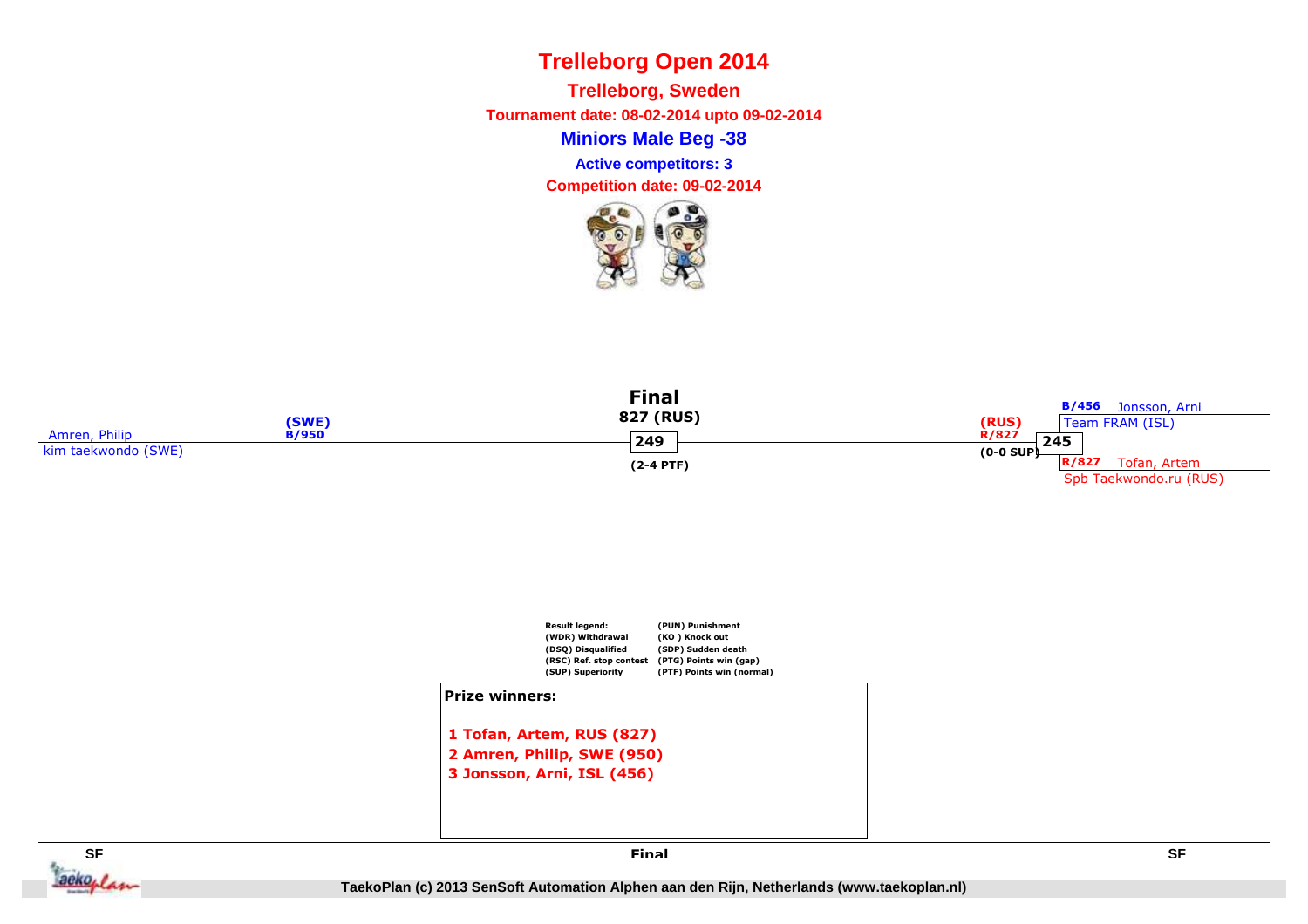**Miniors Male Beg -42Trelleborg, Sweden Tournament date: 08-02-2014 upto 09-02-2014Competition date: 09-02-2014 Active competitors: 2**







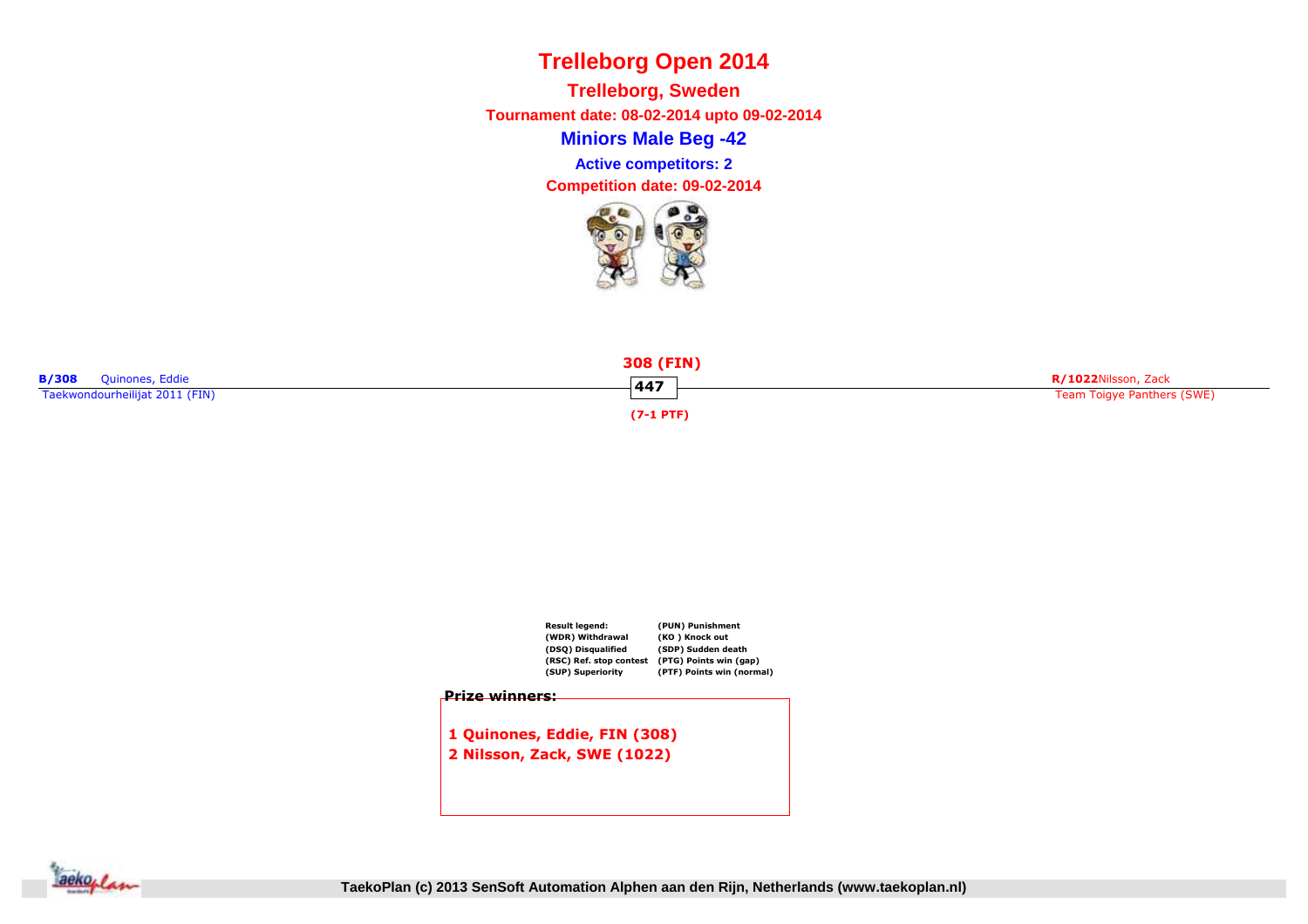**Miniors Female Beg -26Trelleborg, Sweden Tournament date: 08-02-2014 upto 09-02-2014Competition date: 09-02-2014 Active competitors: 4**





**SF SF** ackolan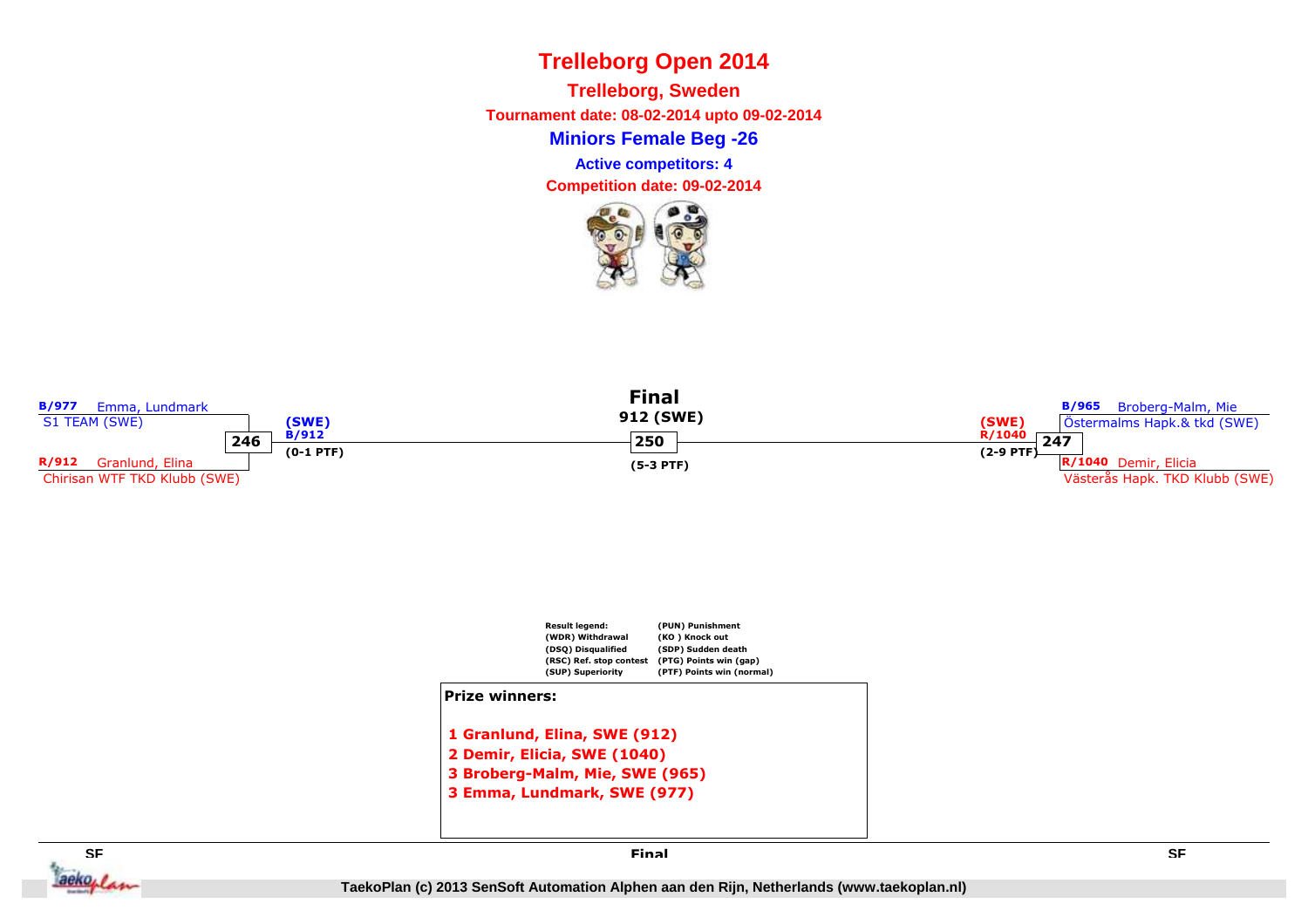**Miniors Female Beg -28Trelleborg, Sweden Tournament date: 08-02-2014 upto 09-02-2014Competition date: 09-02-2014 Active competitors: 2**







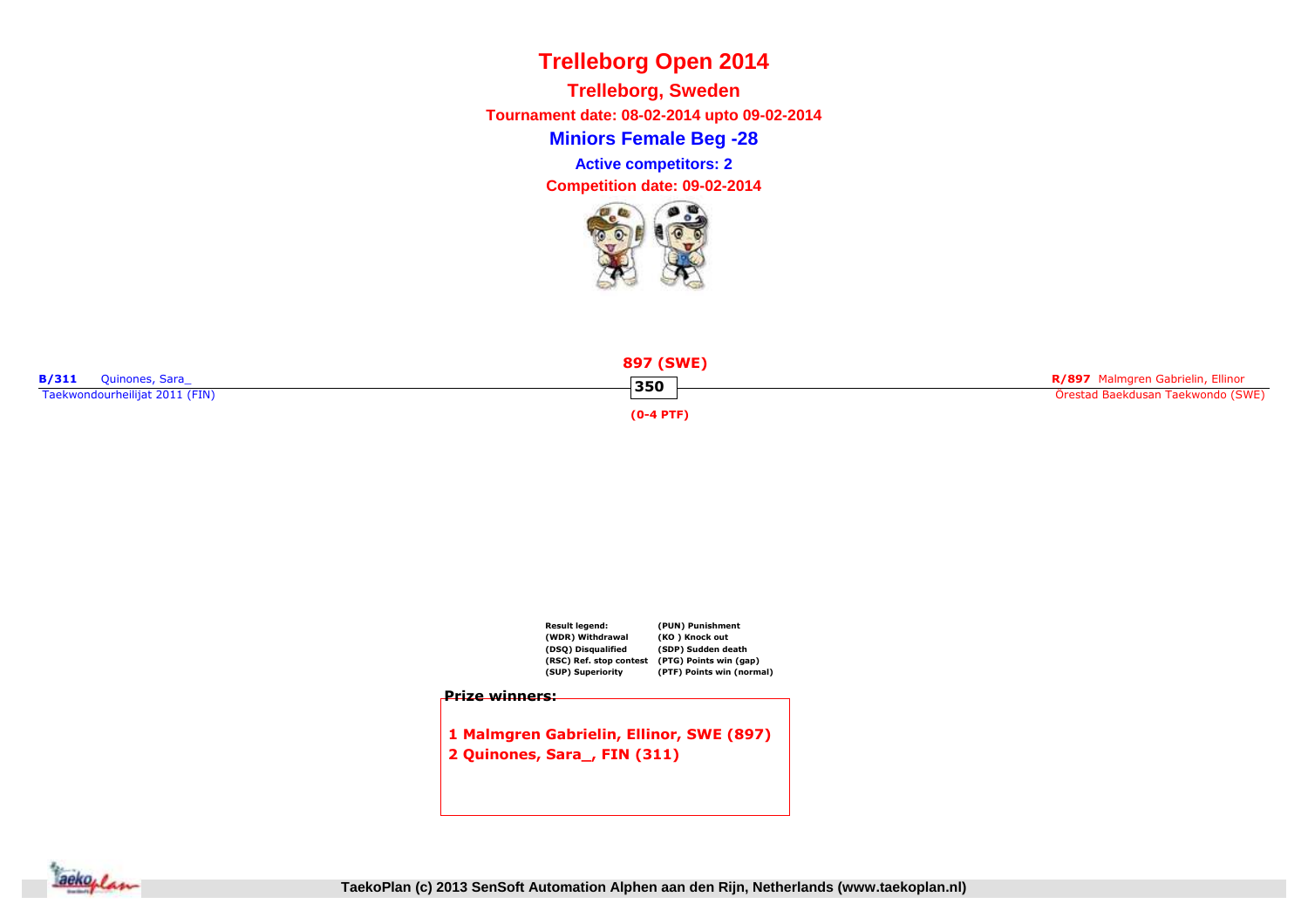**Trelleborg, Sweden**

**Tournament date: 08-02-2014 upto 09-02-2014**

**Miniors Female Beg -30**

**Active competitors: 6**

**Competition date: 09-02-2014**







**(PUN) Punishment**

**3 Nygren, Alice, SWE (914)**

**Result legend:**

**QFE** SE SE SE SE SE SERVICE EN L'ALGENCIA EN L'ALGENCIA EN L'ALGENCIA EN L'ALGENCIA EN L'ALGENCIA EN L'ALGENCIA<br>En la comparación de la comparación de la comparación de la comparación de la comparación de la comparación de  $aeko_t$ 

 **SF Final**

**B/1054** Petersson, Frida

**TaekoPlan (c) 2013 SenSoft Automation Alphen aan den Rijn, Netherlands (www.taekoplan.nl)**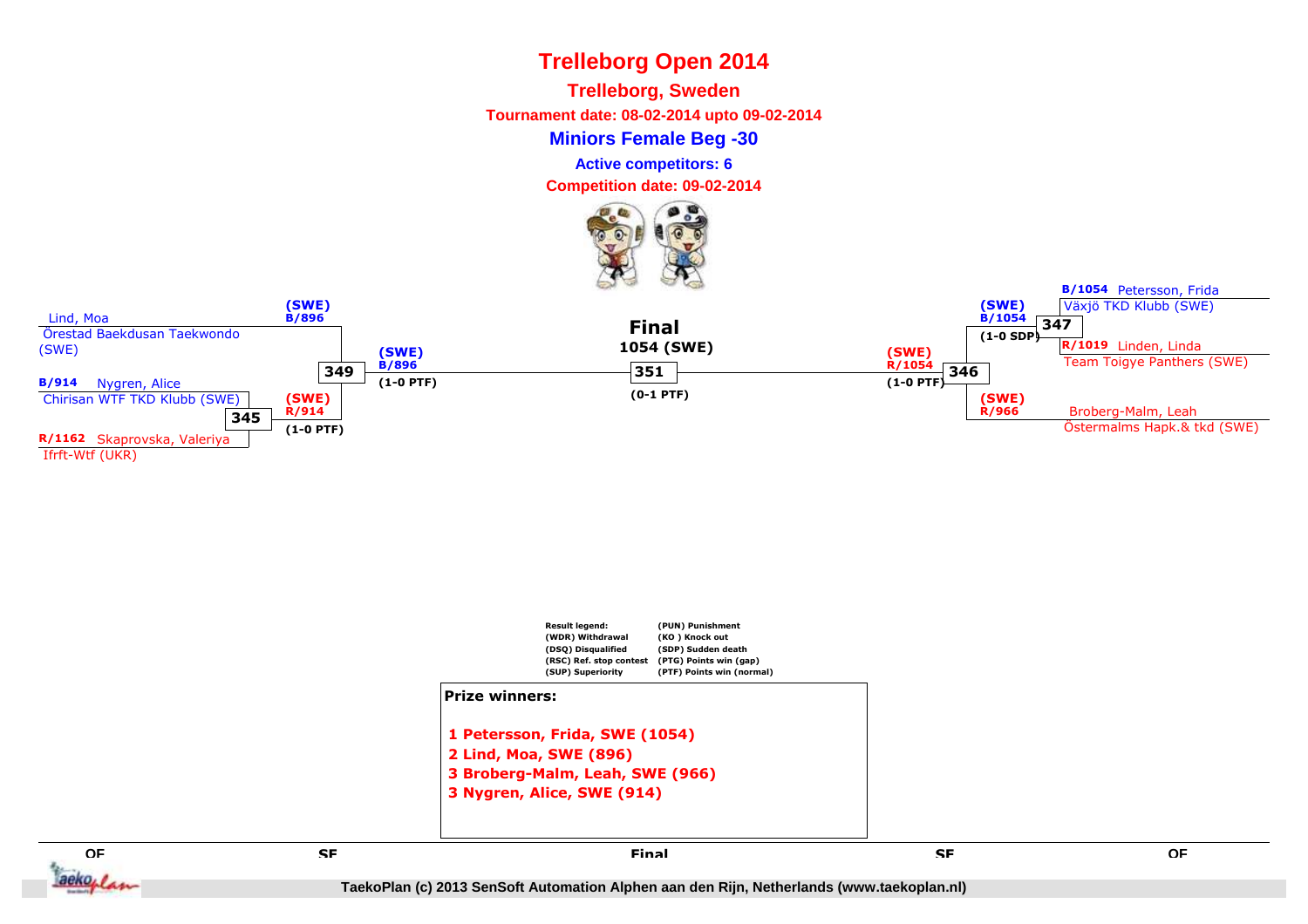**Miniors Female Beg -38Trelleborg, Sweden Tournament date: 08-02-2014 upto 09-02-2014Competition date: 09-02-2014 Active competitors: 2**







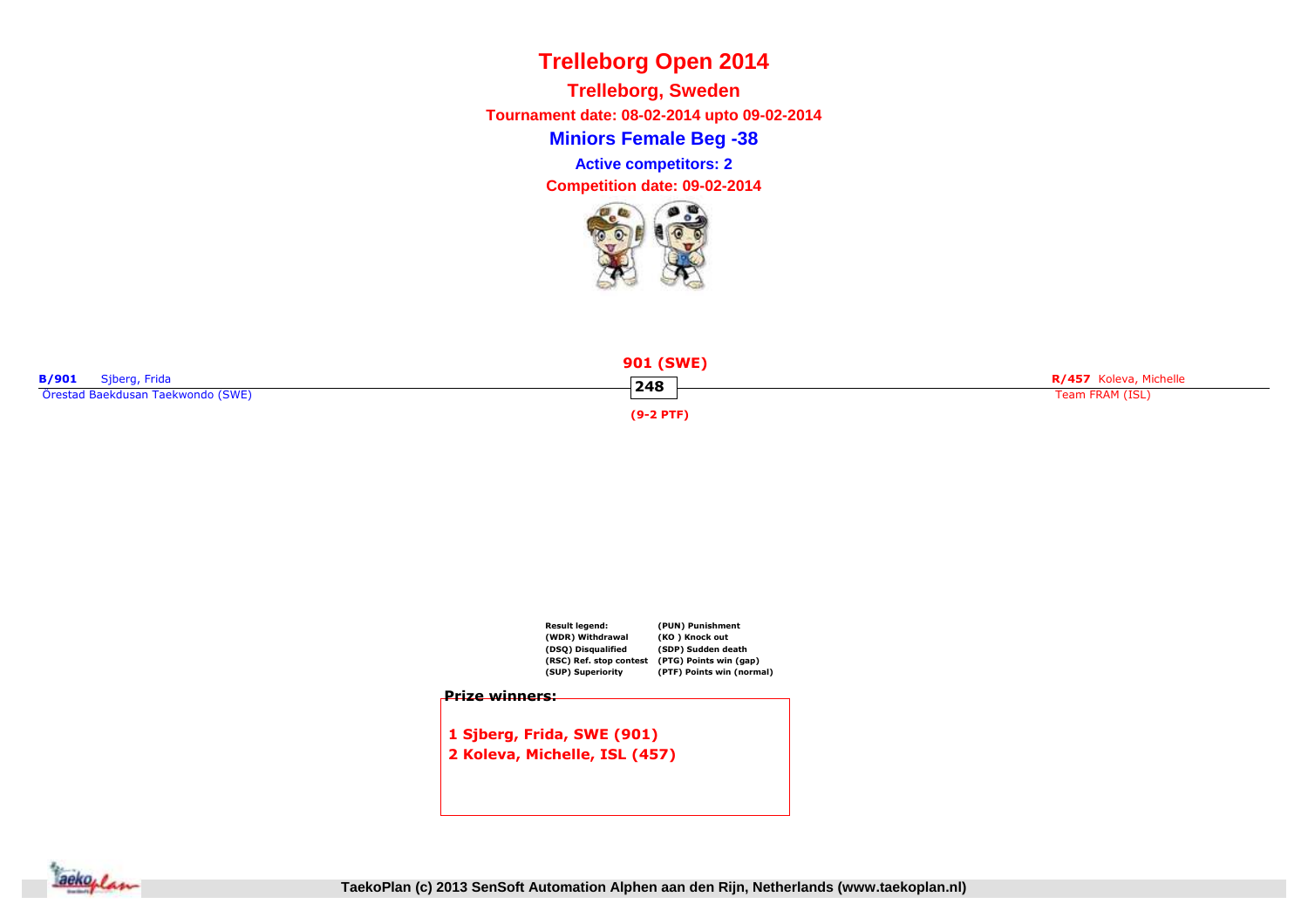**Cadets Male Beg -37 (Fly)Trelleborg, Sweden Tournament date: 08-02-2014 upto 09-02-2014Competition date: 09-02-2014 Active competitors: 2**







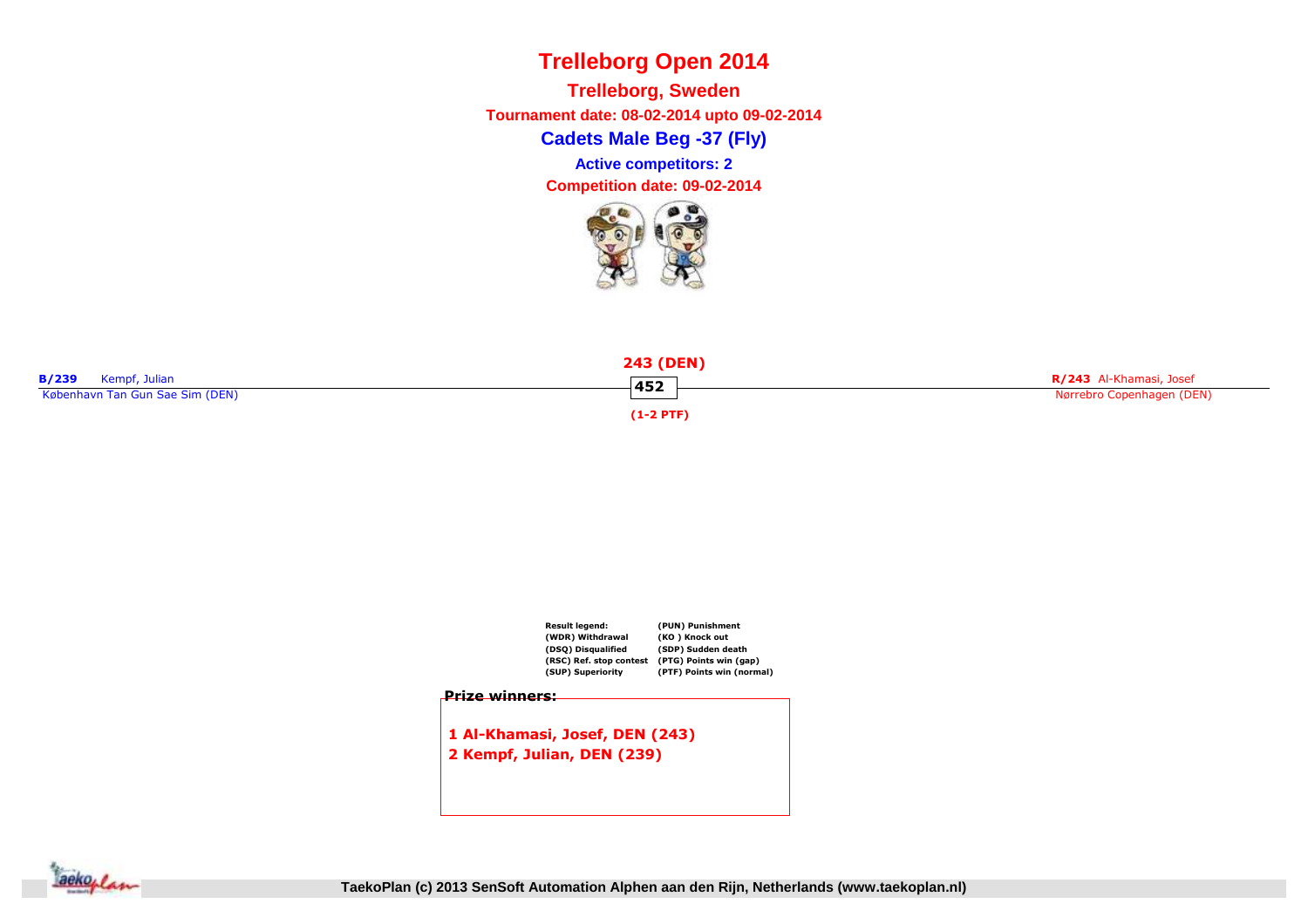**Trelleborg, Sweden**

**Tournament date: 08-02-2014 upto 09-02-2014**

#### **Cadets Male Beg -41 (Bantam)**

**Active competitors: 6**

**Competition date: 09-02-2014**







**E** SE SE SE SE SE SERVICE EN L'ALGENCIA EN L'ALGENCIA EN L'ALGENCIA EN L'ALGENCIA EN L'ALGENCIA EN L'ALGENCIA<br>En la comparación de la comparación de la comparación de la comparación de la comparación de la comparación de

**QF**

aeko, I

 **SF Final**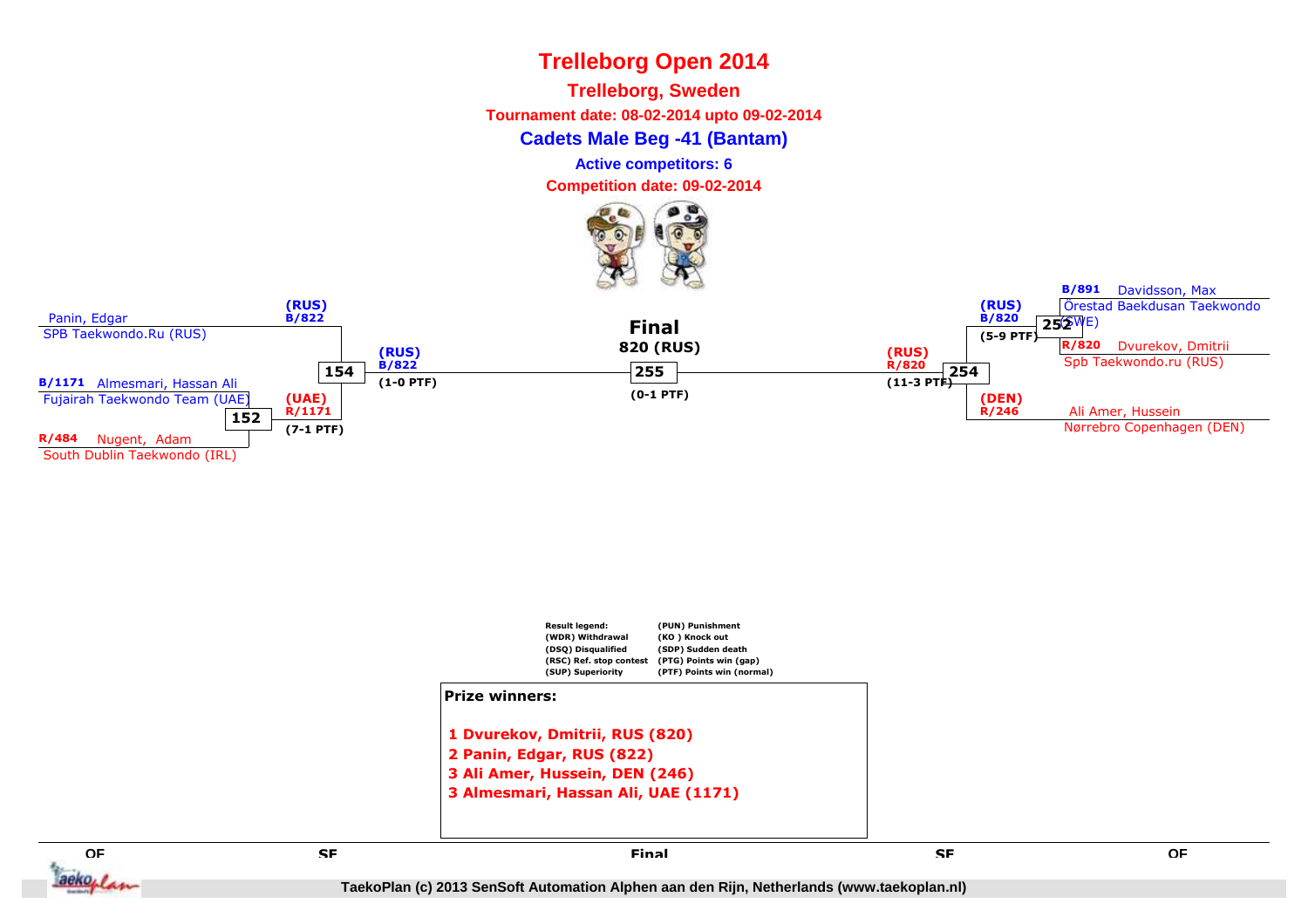**Cadets Male Beg -45 (Feather)Trelleborg, SwedenTournament date: 08-02-2014 upto 09-02-2014**

**Active competitors: 4**

**Competition date: 09-02-2014**



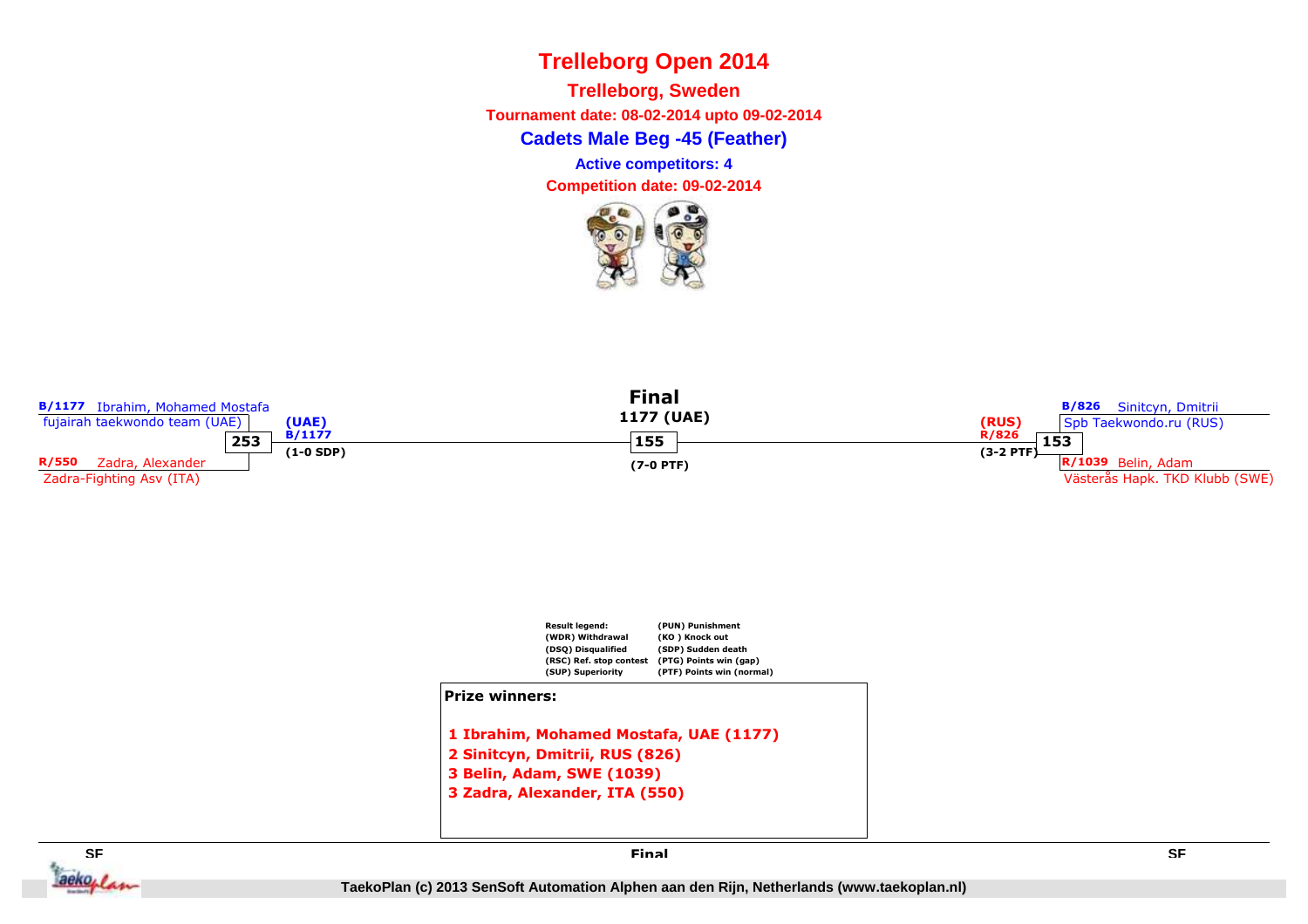**Cadets Female Beg -44 (Light)Trelleborg, Sweden Tournament date: 08-02-2014 upto 09-02-2014Active competitors: 2**

**Competition date: 09-02-2014**







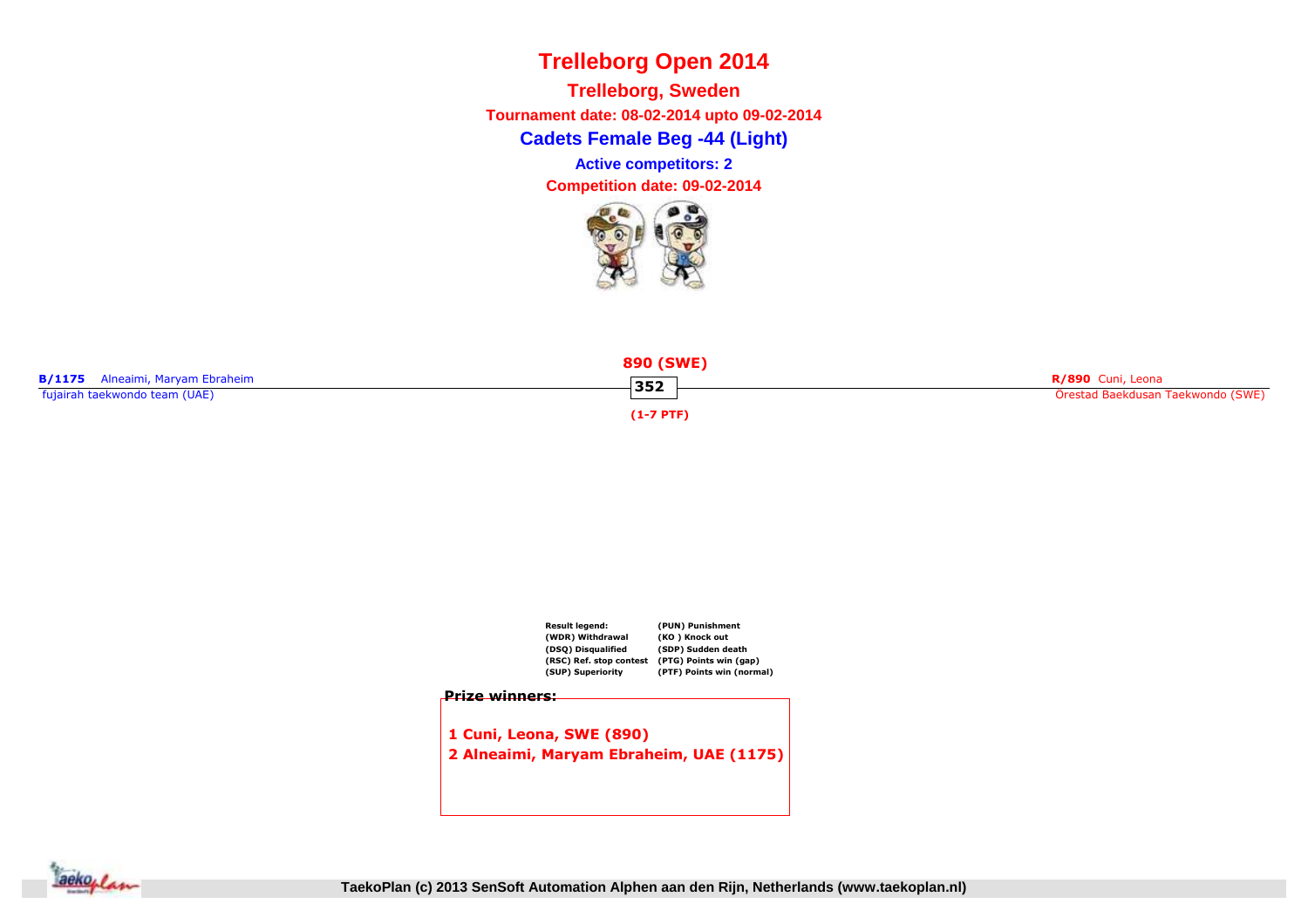**Juniors Male Beg -55 (Feather)Trelleborg, Sweden Tournament date: 08-02-2014 upto 09-02-2014Competition date: 09-02-2014 Active competitors: 2**







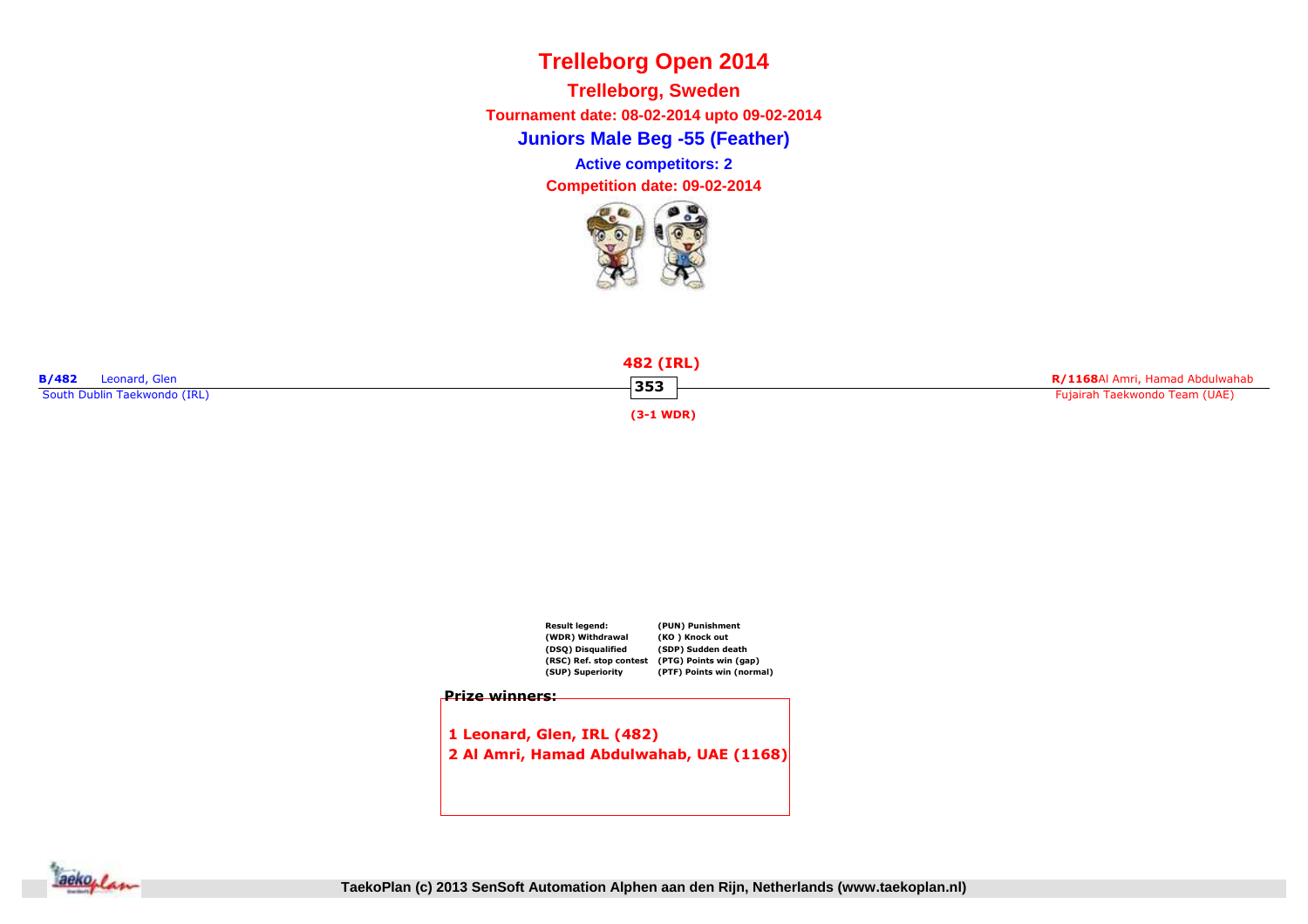**Seniors Male Beg +87 (Heavy)Trelleborg, SwedenTournament date: 08-02-2014 upto 09-02-2014**

**Active competitors: 3**

**Competition date: 09-02-2014**









**Final**